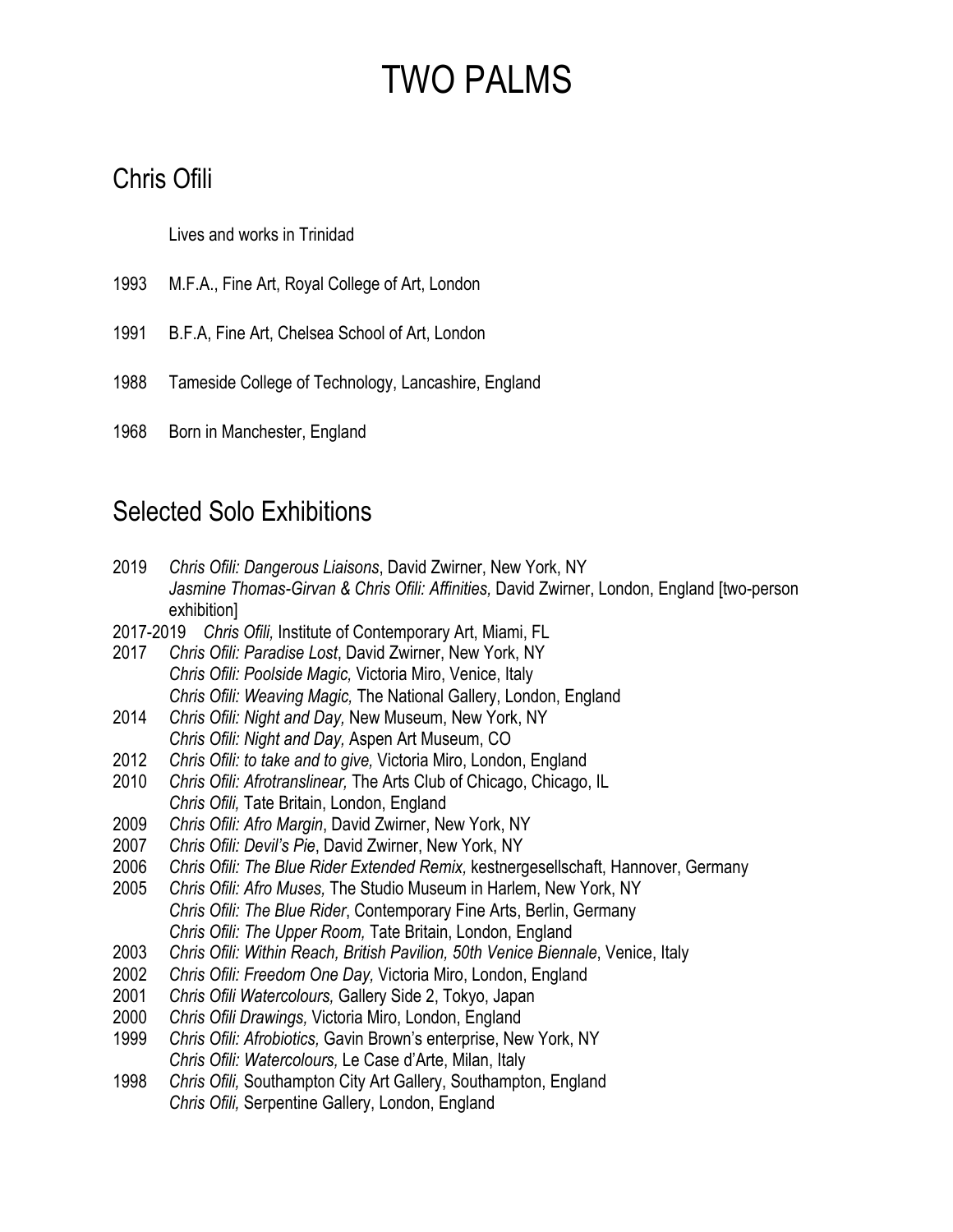*Chris Ofili,* Whitworth Art Gallery, Manchester, England

- 1997 *Chris Ofili: Pimpin ain't easy but it sure is fun,* Contemporary Fine Arts, Berlin, Germany
- 1996 *Chris Ofili: Afrodizzia,* Victoria Miro, London, England
- 1995 *Chris Ofili,* Gavin Brown's enterprise, New York, NY
- 1991 *Chris Ofili: Paintings and Drawings*, Kepler Gallery, London, England

#### Selected Group Exhibitions

- 2020 *89th Professional Members Show,* The Arts Club of Chicago, Chicago, IL
- 2019 *7 Painters,* Greene Naftali, New York, NY *Drawn Together Again,* The FLAG Art Foundation, New York, NY *Nicolas Party: Pastel,* The FLAG Art Foundation, New York, NY *Stützmappe,* BORCHs Butik, Copenhagen, Denmark
- 2018-2020 *Ideas Depot,* Tate Liverpool, Liverpool, England
- 2018 *David Zwirner: 25 Years,* David Zwirner, New York, NY *Edge of Visibility*, International Print Center New York (IPCNY), New York, NY *Rise Up! Social Justice in Art from the Collection of J. Michael Bewley,* San Jose Museum of Art, San Jose, CA

*Speech Acts: Reflection-Imagination-Repetition*, Manchester Art Gallery, Manchester, England

- 2017-2019 *All Things Being Equal...,* Zeitz Museum of Contemporary Art Africa, Cape Town, South Africa 2017 *Blue Black,* Pulitzer Arts Foundation, St. Louis, MO
- *Last Picture Show,* 532 Gallery Thomas Jaeckel, New York, NY *Versus Rodin: Bodies Across Space and Time*, Art Gallery of South Australia, Adelaide, Australia
- 2016 *Archive: Imprint 93,* Whitechapel Gallery, London, England *Making and Unmaking,* Camden Arts Centre, London, England *Protest,* Victoria Miro, London, England
- 2015 *56th Venice Biennale: All the World's Futures,* Venice, Italy *Embracing Modernism: Ten Years of Drawings Acquisitions,* The Morgan Library & Museum, New York, NY *Forces in Nature*, Victoria Miro, London, England *Glenn Ligon: Encounters and Collisions,* Nottingham Contemporary, England *Glenn Ligon: Encounters and Collisions,* Tate Liverpool
	- *UNREALISM,* The Moore Building, Miami Design District, FL
- 2014 *An Appetite for painting: Contemporary painting 2000-2014*, The National Museum of Art, Architecture, and Design, Oslo, Norway *Bruegel to Freud: Master Prints from The Courtauld Gallery*, The Courtauld Gallery, London, England *Gorgeous,* Asian Art Museum, San Francisco, CA *How Soon Was Now: A Brief History of CFA*, Contemporary Fine Arts, Berlin, Germany *Look at Me: Portraiture from Manet to the Present,* Leila Heller Gallery, New York, NY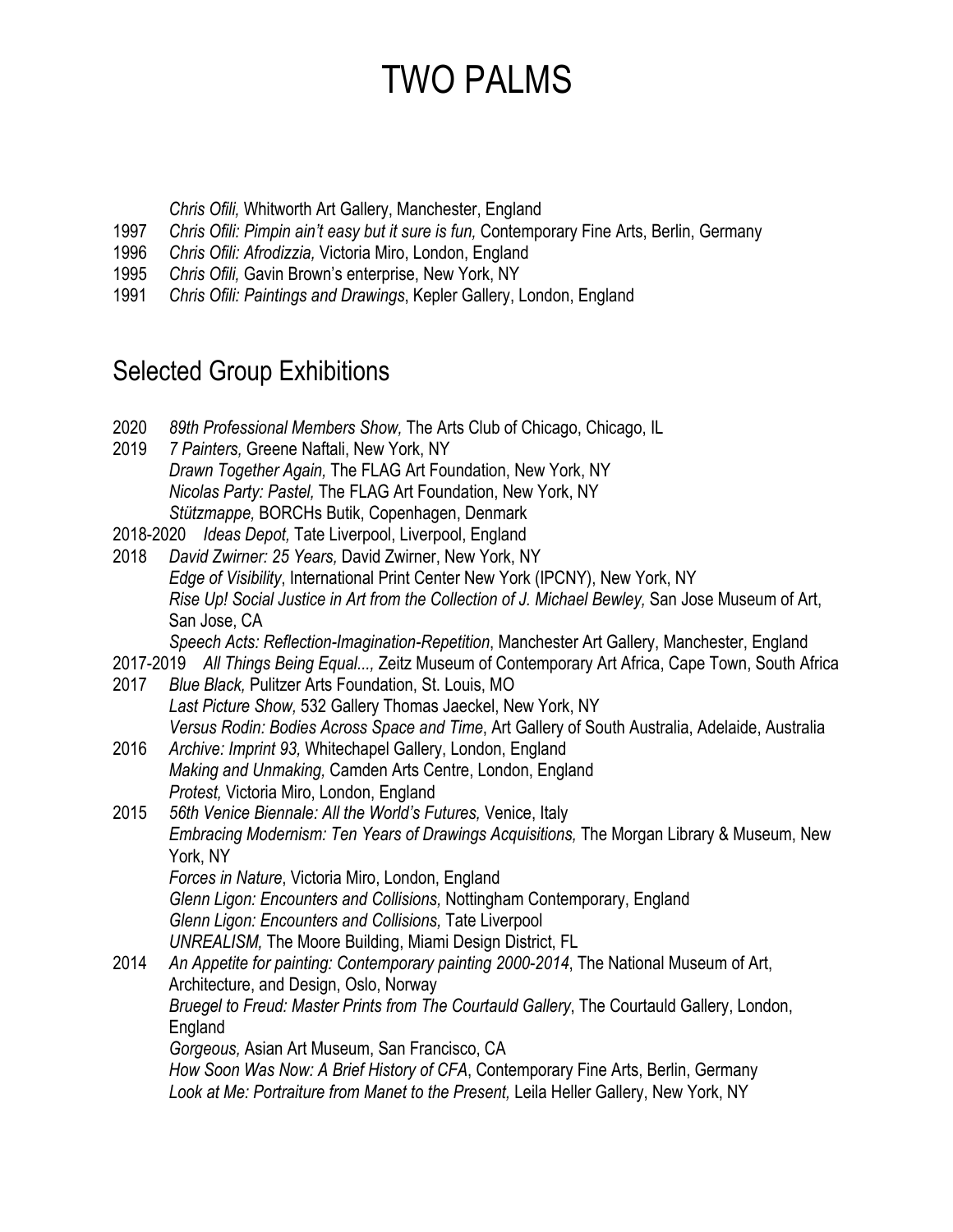*3 The Nakeds*, Drawing Room, London, England *SHE: Picturing women at the turn of the 21st century,* David Winton Bell Gallery, Brown University, Providence, RI *Somos Libres II: Works from the Mario Testino Collection*, Pinacoteca Giovanni e Marella Agnelli, Turin, Italy 2013 *Accrochage*, Contemporary Fine Arts, Berlin, Germany *Cinematic Visions: Painting at the Edge of Reality,* Victoria Miro, London, England 2012 *Contemporary Painting, 1960 to the Present: Selections from the SFMOMA Collection*, San Francisco Museum of Modern Art, San Francisco, CA *La Triennale 2012,* Palais de Tokyo, Paris, France *The Mechanical Hand - 25 Year of Printmaking at Paupers Press,* Kings Place Gallery, London, England *Metamorphosis: Titian 2012*, National Gallery and Royal Opera House, London, England *Pencil and Paper,* Poppy Sebire, London, England 2011 *Art2 ,* The Flag Art Foundation, New York, NY *Beyond the Human Clay,* James Hyman Fine Art, London, England *The Life of the Mind: Love, Sorrow and Obsession,* The New Art Gallery Walsall, Walsall, England *Litos Grafera,* KunstCentret Silkeborg Bad, Silkeborg, Denmark *Litos Grafera,* Stavanger Art Museum, Norway *The Luminous Interval: The D.Daskalopoulos Collection*, Guggenheim Museum Bilbao, Spain *Making a Scene,* Southampton City Art Gallery, Southampton, England *O/O,* David Krut Projects, Cape Town, South Africa *TIME WARP: reoccurring themes in British Post-War Art*, SternArts Ltd, London, England 2010 *21st Century: Art in the First Decade,* Queensland Art Gallery, Brisbane, Australia *Afro Modern: Journeys through the Black Atlantic,* Tate Liverpool, Liverpool, England *At Home / Not At Home: Works from the Collection of Martin and Rebecca Eisenberg,* CCS Bard Hessel Museum of Art, Annandale-On-Hudson, NY *Hareng Saur: Ensor and Contemporary Art*, Stedelijk Museum voor Actuele Kunst (S.M.A.K.), Ghent, Belgium *In the Company of Alice,* Victoria Miro, London, England *Thrice Upon A Time: 66 Artists from the Collection,* Magasin 3, Stockholm, Sweden 2009 *30 Seconds off an Inch,* The Studio Museum in Harlem, New York, NY *Being British,* The Stephen Lawrence Gallery, University of Greenwich, London, England *Between Art and Life: The Contemporary Painting and Sculpture Collection,* San Francisco Museum of Modern Art, San Francisco, CA *Brandnew: Acquisitions 2007-2008,* Essl Museum, Vienna, Austria *Collected: Propositions on the Permanent Collections,* The Studio Museum in Harlem, New York, NY *A Delicate Touch: Watercolors from the Permanent Collection*, The Studio Museum in Harlem, New York, NY *Passports: Great Early Buys from the British Council Collection,* Whitechapel Gallery, London, England 2008 *… And Then Again, Printed Series 1500 - 2007*, Hammer Museum, Los Angeles, CA *Collecting Collections: Highlights from the Permanent Collection of The Museum of Contemporary Art, Los Angeles*, Museum of Contemporary Art, Los Angeles, CA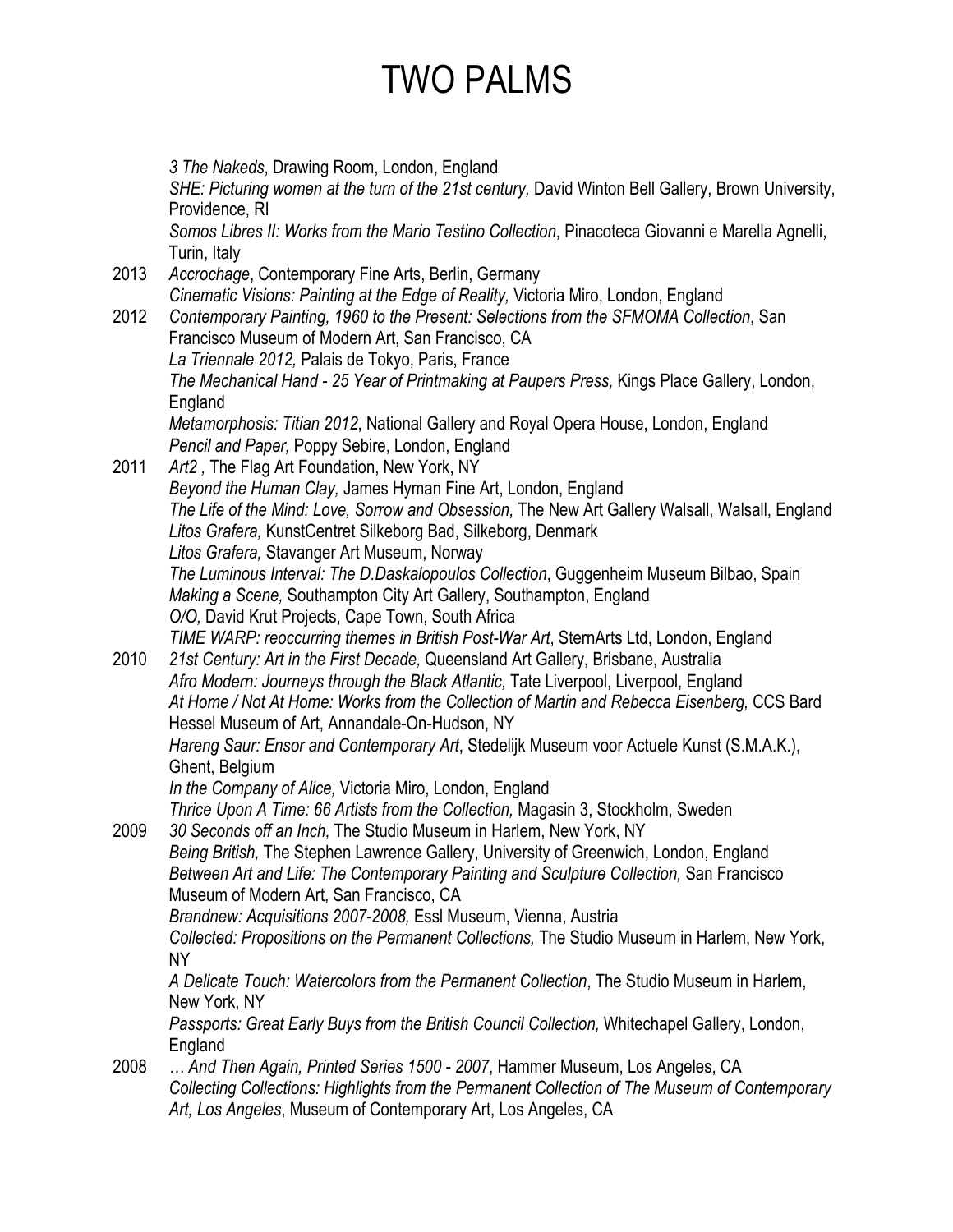*Collection in Context: Four Decades*, The Studio Museum in Harlem, New York, NY *The Gallery,* David Zwirner, New York, NY *History in the Making: A Retrospective of the Turner Prize*, Mori Art Museum, Tokyo, Japan *New Century New Painting: Recent Acquisitions from the Martin Z. Margulies Collection*, Bob Rauschenberg Gallery, Fort Myers, FL *4 The Other Mainstream II: Selections from the Collection of Mikki and Stanley Weithorn,* Arizona State University Art Museum, Tempe, AZ *Out of Shape: Stylistic Distortions of the Human Form in Art from the Logan Collection,* The Frances Lehman Loeb Art Center, Vassar College, Poughkeepsie, NY *Pleinairism*, i8 Gallery, Reykjavik, Iceland *Turner Prize Artists from Affordable to Unaffordable*, Caroline Wiseman Modern & Contemporary, London, England 2007 *Draw, Conversations Around the Legacy of Drawing*, Middlesbrough Institute of Modern Art, Middlesbrough, England *Dream and Trauma: Works from the Dakis Joannou Collection*, Athens, Greece *Dream and Trauma: Works from the Dakis Joannou Collection*, Kunsthalle Wien, Vienna, Austria *Dream and Trauma: Works from the Dakis Joannou Collection*, Museum Moderner Kunst Stiftung Ludwig Wien, Vienna, Austria *The Collector's Art: The Twentieth and Twenty-first Century in Private and Corporate Collections in Düsseldorf,* Museum Kunst Palast, Düsseldorf, Germany *Fractured Figure: Works from the Dakis Joannou Collection*, DESTE Foundation for Contemporary Art, Athens, Greece *Hunky Dory*, Gary Tatintsian Gallery, Moscow, Russia *Leerräume des Erzählens*, Wilhelm Lehmbruck Museum, Duisburg, Germany *Multiplex: Directions in Art, 1970 to Now,* The Museum of Modern Art, New York, NY *Star Power: Museum as Body Electric,* Museum of Contemporary Art Denver, CO *True Romance: Allegories of Love from the Renaissance to the Present,* Kunsthalle Wien, Vienna, **Austria** *True Romance: Allegories of Love from the Renaissance to the Present,* Museum Villa Stuck, Munich, Germany *True Romance: Allegories of Love from the Renaissance to the Present,* Kunsthalle zu Kiel der Christian Albrechts Universität, Kiel, Germany *Turner Prize: A Retrospective,* Tate Britain, London, England 2006 *The Compulsive Line: Etching 1900 to Now*, The Museum of Modern Art, New York, NY *How to Improve the World: 60 Years of British Art,* Hayward Gallery, London, England *Infinite Painting: Contemporary Painting and Global Realism,* Villa Manin Centro d'Arte Contemporanea, Codroipo, Italy *Living History,* Tate Modern, London, England *Painting Codes,* Galleria Comunale d'Arte Contemporanea Monfalcone, Monfalcone, Italy *Prints Now: Directions and Definitions*, Victoria and Albert Museum, London, England *Surprise Surprise*, Institute of Contemporary Arts, London, England *Tokyo Blossoms*, Deutsche Bank Collection Meets Zaha Hadid, Hara Museum of Contemporary Art, Tokyo, Japan *Twice Drawn: Modern and Contemporary Drawings in Context,* The Frances Young Tang Teaching Museum and Art Gallery at Skidmore College, Saratoga Springs, NY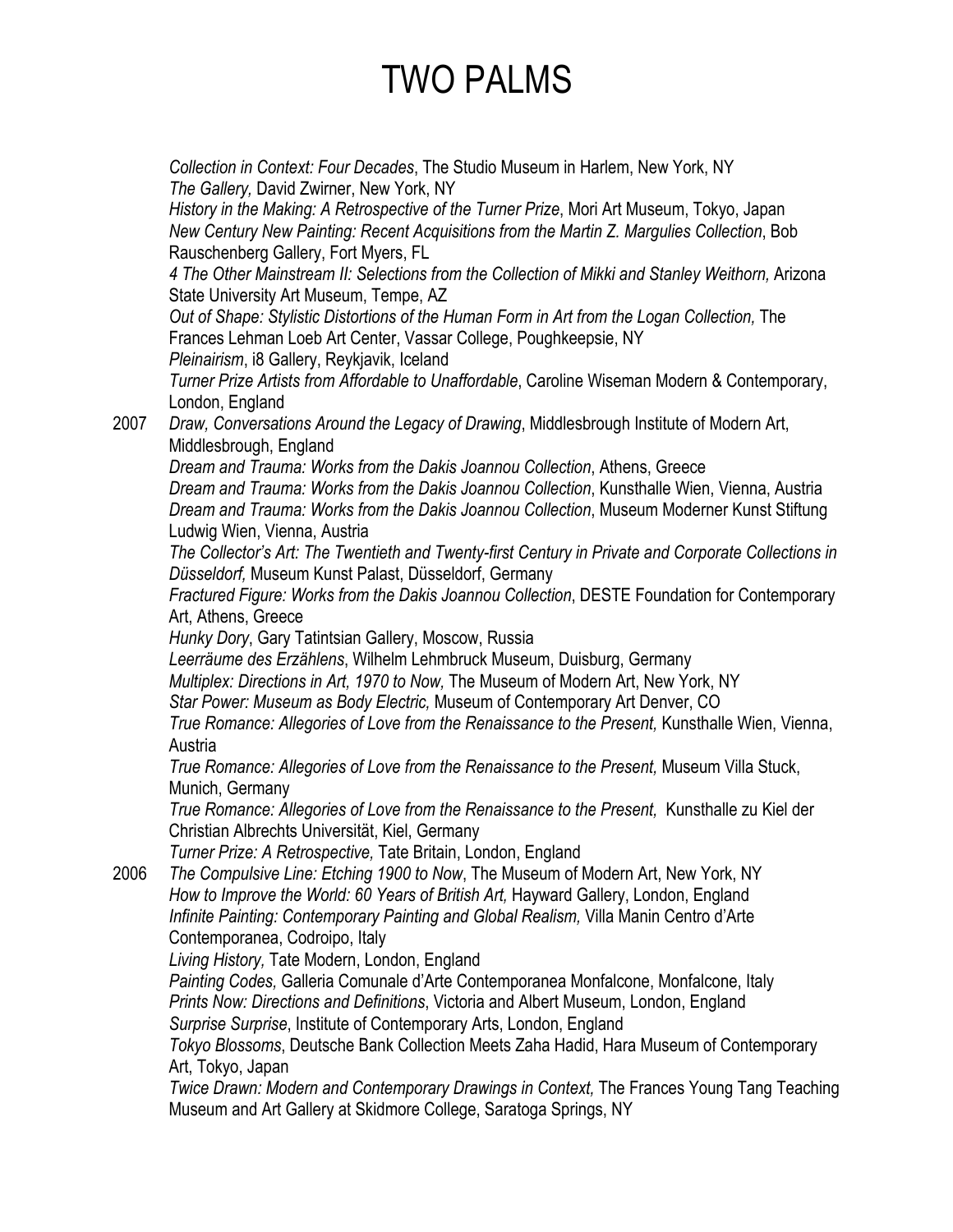2005 *After Cézanne*, Museum of Contemporary Art, Los Angeles, CA *Artists & Prints: Part 3,* The Museum of Modern Art, New York, NY *Baroque and Neobaroque,* Domus Artium 2002, Salamanca, Spain *Closing the Door? Immigration to Britain 1905-2005,* The Jewish Museum, London, England Contemporary Erotic Drawing, The Aldrich Contemporary Art Museum, Ridgefield, CT *Desenhos [Drawings]:A-Z,* Porta 33, Ilha da Madeira, Portugal *Drawing from the Modern 3: 1975-2005,* The Museum of Modern Art, New York, NY *Early Work by Gallery Artists,* David Zwirner, New York, NY *Getting Emotional,* Institute of Contemporary Art, Boston, MA *Linkages and Themes in the African Diaspora: Selection from the Eileen Harris Norton and Peter Norton Contemporary Art Collections,* Museum of the African Diaspora, San Francisco, CA *5 Revelations: Reflecting British Art in the Arts Council Collection,* Laing Art Gallery, Newcastle upon Tyne, England *Tête à Tête*, Greenberg Van Doren Gallery, New York, NY *Translation,* Palais de Tokyo, Paris 2004 *Curry Expo,* Contemporary Fine Arts, Berlin, Germany *Fabulism*, Joslyn Art Museum, Omaha, NE *Faces in the Crowd: Picturing Modern Life from Manet to Today*, Whitechapel Art Gallery, London, **England** *Faces in the Crowd: Picturing Modern Life from Manet to Today*, Castello di Rivoli, Museo d'Arte Contemporanea, Turin, Italy *Huts,* The Douglas Hyde Gallery, Dublin, Ireland *Monument to Now: The Dakis Joannou Collection*, DESTE Foundation for Contemporary Art, Athens, Greece *Seeds & Roots: Selections from the Permanent Collection,* The Studio Museum in Harlem, New York, NY 2003 *The Dead Bird Show,* Whitechapel Project Space, London, England *Happiness: A Survival Guide for Art and Life,* Mori Art Museum, Tokyo, Japan *Paradise*, National Gallery, London, England *Paradise*, Laing Art Gallery, Newcastle upon Tyne, England *Paradise*, Bristol City Museum & Art Gallery, Bristol, England *Supernova: Art of the 1990s from the Logan Collection,* San Francisco Museum of Modern Art, San Franciscio, CA 2002 *Cavepainting: Peter Doig, Chris Ofili, and Laura Owens,* Santa Monica Museum of Art, CA *Drawing Now: Eight Propositions,* The Museum of Modern Art Queens, Long Island City, NY *Life is Beautiful,* Laing Art Gallery, Newcastle upon Tyne, England 2001 *Form Follows Fiction*, Castello di Rivoli, Museo d'Arte Contemporanea, Turin, Italy *The Mystery of Painting,* Sammlung Goetz, Munich, Germany *One Planet Under a Groove: Hip Hop and Contemporary Art*, Bronx Museum of the Arts, Bronx, NY *One Planet Under a Groove: Hip Hop and Contemporary Art*, Walker Art Center, Minneapolis, MN *One Planet Under a Groove: Hip Hop and Contemporary Art*, Spelman College Museum of Fine Art, Atlanta, GA *Painting at the Edge of the World,* Walker Art Center, Minneapolis, MN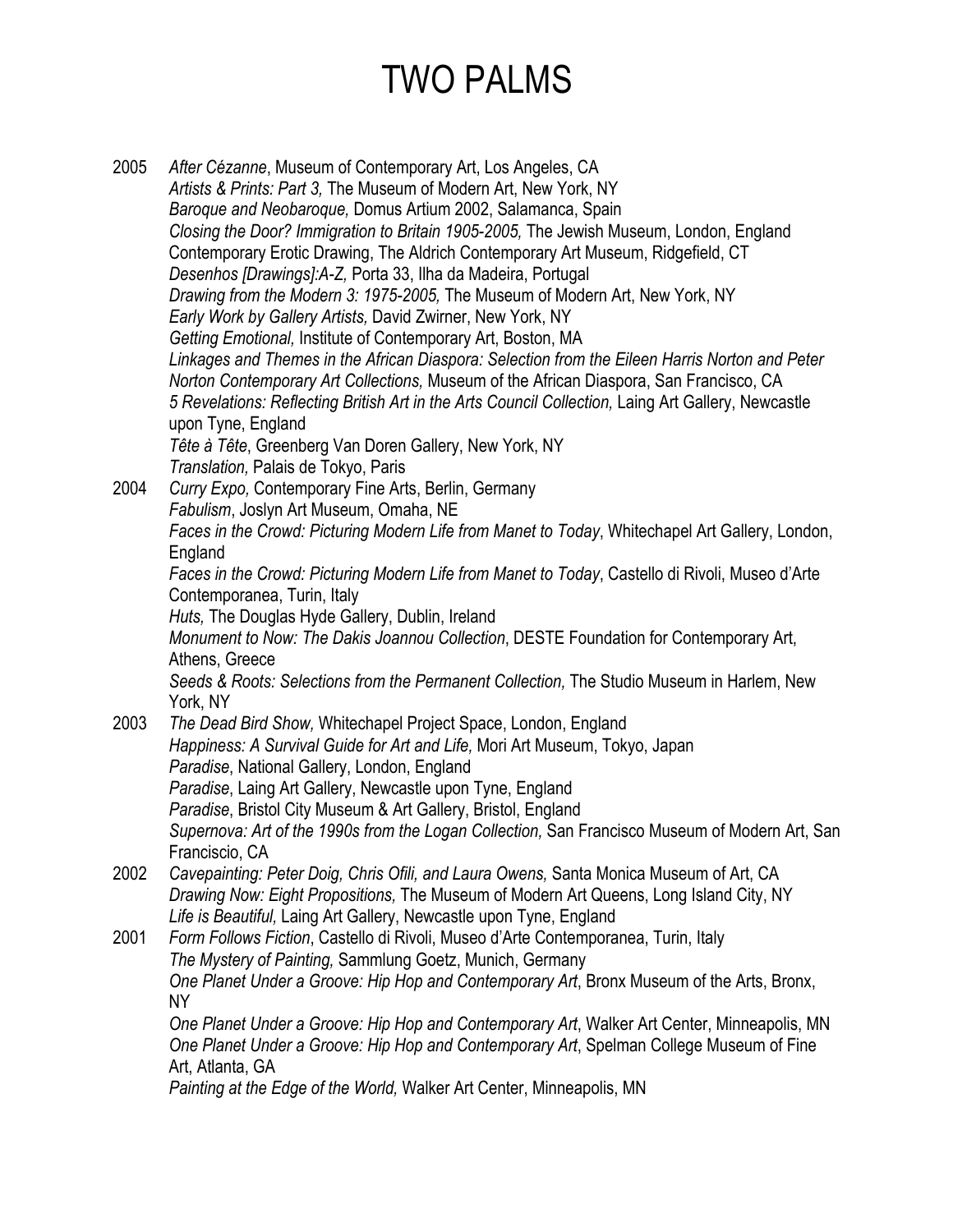*Public Offerings,* Museum of Contemporary Art, Los Angeles, CA *Works on Paper*, Kerlin Gallery, Dublin, Ireland *Works on Paper: from Acconci to Zittel,* Victoria Miro, London, England 2000 *12th Biennale of Sydney,* Museum of Contemporary Art, Sydney, Australia *Ant Noises I,* The Saatchi Gallery, London, England *Drawings 2000,* Barbara Gladstone Gallery, New York, NY *Nurture & Desire*, South Bank Centre, London, England *Of the Moment: Contemporary Art from the Permanent Collection,* San Francisco Museum of Modern Art Raw, Victoria Miro, London, England 1999 *6th International Istanbul Biennial*, Istanbul, Turkey *53rd Carnegie International,* Carnegie Museum of Art, Pittsburgh, PA *History of the Turner Prize*, ArtSway, Hampshire, England *Trouble Spot.Painting,* Nieuw Internationaal Cultureel Centrum and Museum van Hedendaagse Kunst Antwerpen, Antwerp, Belgium 1998 *A to Z, curated by Matthew Higgs,* The Approach, London, England *The Jerwood Foundation Painting Prize Exhibition*, Jerwood Gallery, London, England *Heads will Roll,* Victoria Miro, London, England *The Turner Prize,* Tate Gallery, London, England 1997 *20th John Moores Liverpool Exhibition of Contemporary Painting*, Walker Art Gallery, Liverpool, England *Belladonna,* Institute of Contemporary Arts, London, England *Date with an Artist*, Northern Gallery for Contemporary Art, Sunderland, England *Minor Sensation,* Victoria Miro, London, England *Package Holiday,* New British Art in the Ophiuchus Collection, The Hydra Workshop, Hydra, Greece *Pictura Britannica*, Museum of Contemporary Art, Sydney, Australia *Pictura Britannica*, Art Gallery of Australia, Adelaide, Australia *Pictura Britannica*, Museum of New Zealand Te Papa Tongarewa, Wellington, New Zealand *Popoccultural,* curated by Cabinet Gallery, Southampton City Gallery, Southampton, England *Pure Fantasy: Inventive Painting of the 90s,* Oriel Mostyn, Llandudno, Wales *Sensation: Young British Artists from The Saatchi Collection*, Royal Academy of Arts, London, England *Sensation: Young British Artists from The Saatchi Collection*, Hamburger Bahnhof, Berlin, **Germany** *Sensation: Young British Artists from The Saatchi Collection*, Brooklyn Museum of Art, Brooklyn, NY 1996 *British Art Show 4,* Scottish Gallery of Modern Art, Edinburgh, Scotland *British Art Show 4,* Millais Gallery, Southampton, England *British Art Show 4,* Chapter, Cardiff, England *Maps Elsewhere,* Institute of International Visual Arts, London, England *Mothership Connection*, Stedelijk Museum Bureau, Amsterdam *NowHere,* Louisiana Museum of Modern Art, Humblebæk, Denmark *Wingate Young Artists Award, Art '96,* Business Design Centre, Islington, England *Young British Artists,* curated by Glenn Scott Wright, Roslyn Oxley9 Gallery, Paddington, Australia

1995 *19th John Moores Liverpool Exhibition,* Walker Art Gallery, Liverpool, England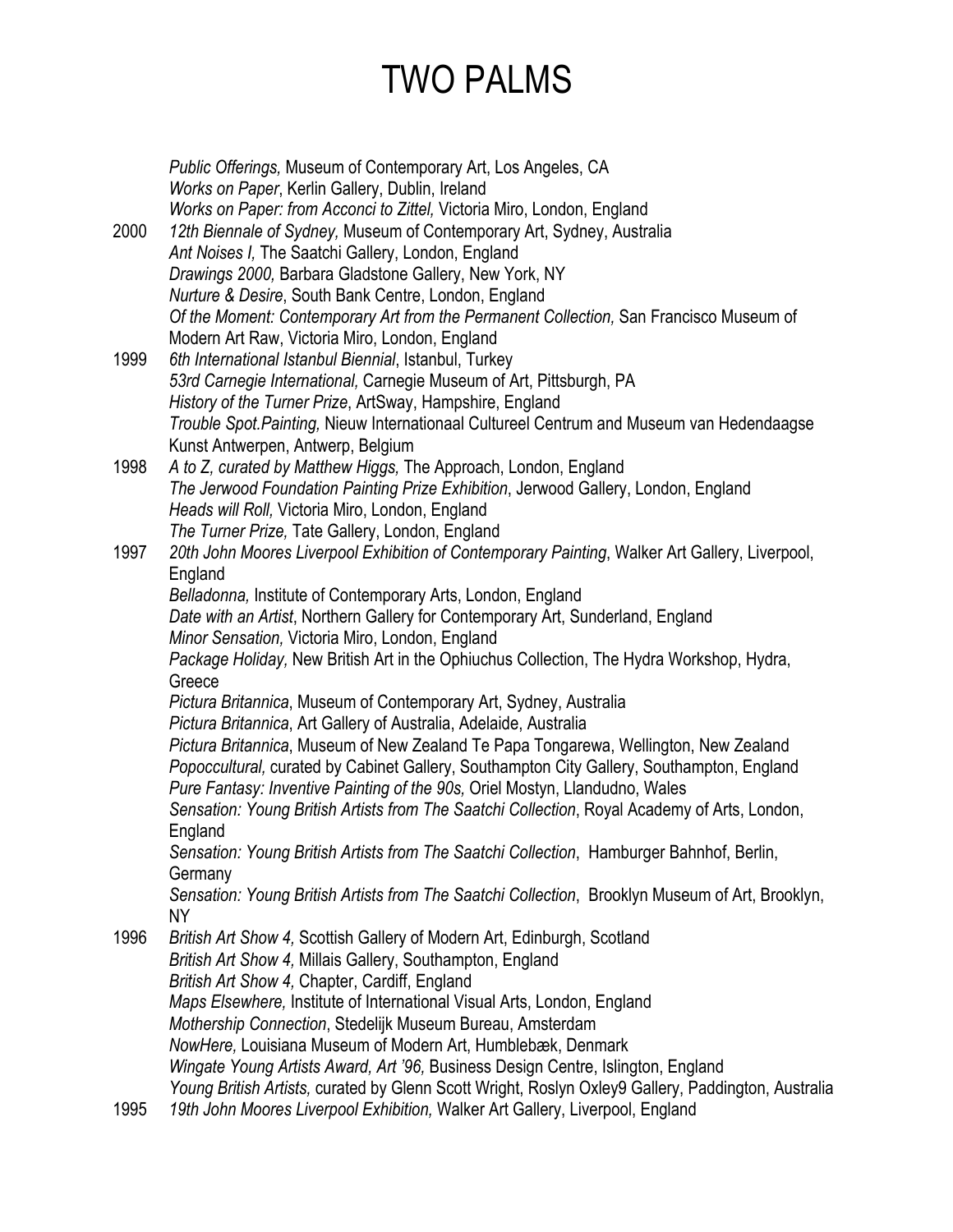*About Vision: New British Painting in the 1990s,* Christchurch Mansion, Ipswich, England *About Vision: New British Painting in the 1990s,* The Fruitmarket Gallery, Edinburgh, Scottland *About Vision: New British Painting in the 1990s,* Museum of Modern Art, Oxford, England *About Vision: New British Painting in the 1990s,* Laing Art Gallery, Newcastle upon Tyne, England *A Bonnie Situation*, Contemporary Fine Arts, Berlin, Germany *Brilliant! New Art From London*, Walker Art Center, Minneapolis, Minnesota *Brilliant! New Art From London*, Contemporary Arts Museum, Houston, TX *Cocaine Orgasm, Bank Space, London Contained,* curated by Godfrey Worsdale, Cultural Instructions, London, England *Im/Pure,* curated by Glenn Scott Wright, Osterwalder's Art Office, Hamburg, Germany *LA Invitational,* Shoshana Wayne Gallery, Los Angeles, CA *Prints,* Brooke Alexander Gallery, New York, NY *Selections Spring '95,* The Drawing Center, New York, NY 1994 *Miniatures,* The Agency, London, England *Painting Show,* Victoria Miro, London, England *Take Five,* Anthony Wilkinson Fine Art, London, England 1993 *Borderless Print,* curated by Maud Sulter, Rochdale Art Gallery, London, England *7 BT New Contemporaries,* Cornerhouse Gallery, Manchester, England *7 BT New Contemporaries,* Orchard Gallery, Derry, England *7 BT New Contemporaries,* Mappin Art Gallery, Sheffield, England *7 BT New Contemporaries,* Stoke-on-Trent Gallery, Staffordshire, England *7 BT New Contemporaries,* Center for Contemporary Arts, Glasgow, Scotland *Lift,* Atlantis Basement, London, England *Riverside Open,* Riverside Gallery, London, England *Shit Sale,* Strasse des 17 Juni, Berlin, Germany *Shit Sale,* Brick Lane, London, England *To Boldly Go,* curated by Stuart Morgan, Cubitt Street Gallery, London, England *Tokyo Print Biennale,* Manchida City Museum, Tokyo, Japan 1992 *Pachipamwe International Artists' Workshop Exhibition,* Bulawayo Art Gallery, Harare, Zimbabwe 1991 *Blauer Montag,* curated by Killian Dellers, Raum für Kunst, Basel, Switzerland *BP Portrait Award Exhibition*, National Portrait Gallery, London, England *Whitworth Young Contemporaries*, Whitworth Art Gallery, Manchester, England 1990 *BP Portrait Award Exhibition,* National Portrait Gallery, London, England *Whitworth Young Contemporaries,* Whitworth Art Gallery, Manchester, England

1989 *Whitworth Young Contemporaries,* Whitworth Art Gallery, Manchester, England

#### Awards

- 2017 Commander of the Most Excellent Order of the British Empire (CBE)
- 2004 Honorary Fellowship, University of the Arts, London, England South Bank Show Award: Visual Arts, South Bank, London, England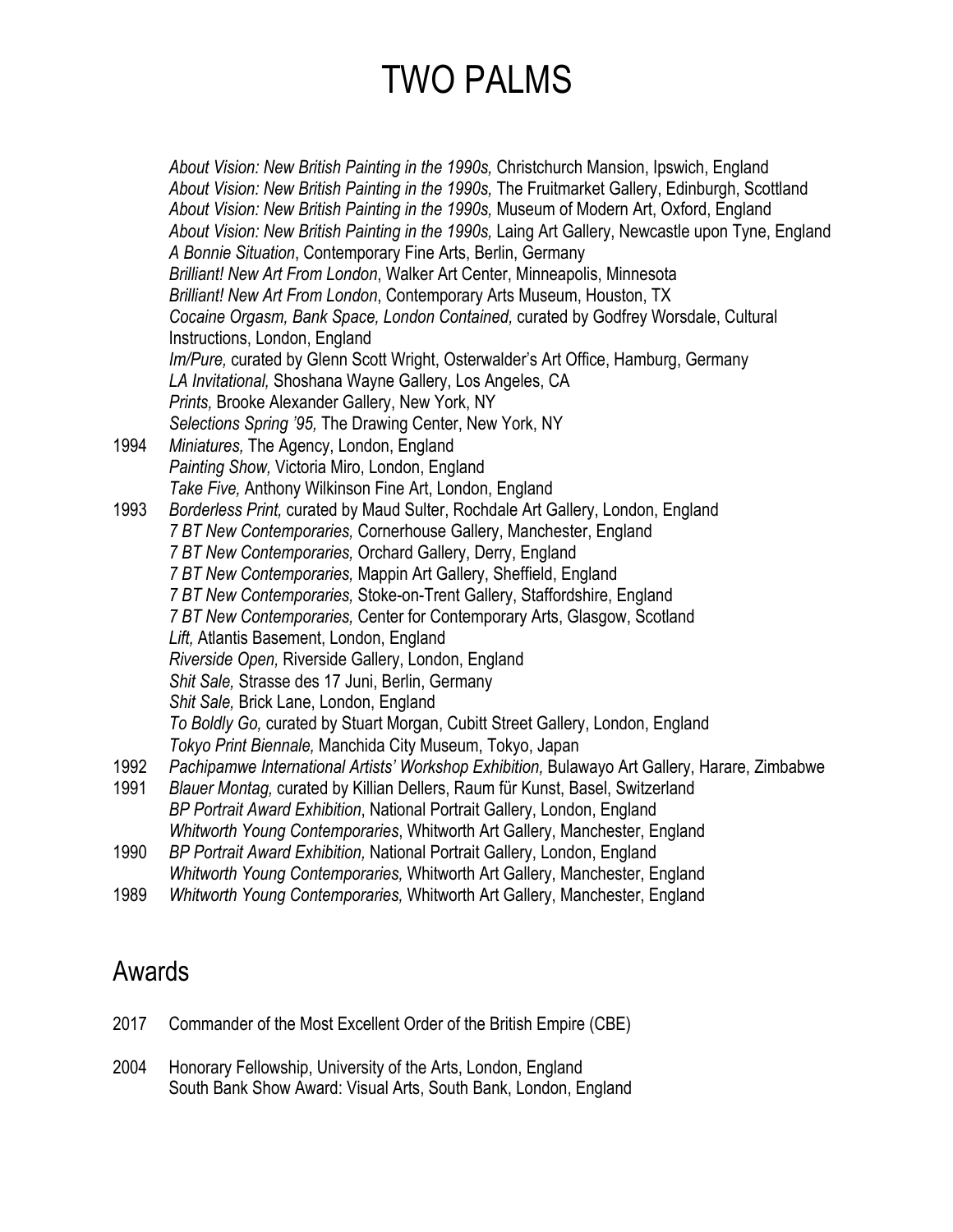- 1998 Turner Prize, Tate Gallery, London, England
- 1996 About Vision, Absolut Vodka commission, Museum of Modern Art, Oxford, England Wingate Young Artist Award, Islington, England
- 1993 Second Prize, Tokyo Print Biennale, Tokyo, Japan
- 1992 British Council Travel Scholarship to Zimbabwe, Africa, British Council, London, England Erasmus Exchange to Hochschule der Kunst, Berlin, Germany
- 1989 Christopher Head Drawing Scholarship, London, England

#### Selected Public Collections

Arts Council Collection, Hayward Gallery, London, England Birmingham Museum of Art, Birmingham, AL British Council Collection, London, England The Broad, Los Angeles, CA The British Museum, London, England Carnegie Museum of Art, Pittsburgh, PA Contemporary Art Society, London, England The Dakis Joannou Collection, Athens, Greece Des Moines Art Center, Des Moines, IA Deutsche Bank, Frankfurt, Germany Froehlich Collection, Stuttgart, Germany Goetz Collection, Munich, Germany Hammer Museum, Los Angeles, CA Institute of Contemporary Art, Miami, FL Joslyn Museum of Art, Omaha, NE Judith Rothschild Collection, New York, NY The Metropolitan Museum of Art, New York, NY Museum of Contemporary Art, Los Angeles, CA The Museum of Modern Art, New York, NY National Gallery of Art, Washington, DC National Gallery of Canada, Ottawa, Canada National Portrait Gallery, London, England The Norton Family Collection, Los Angeles, CA Provinziaal Versicherung, Düsseldorf, Germany Royal College of Art, London, England Rubell Family Collection, Miami, FL The Saatchi Collection, London, England